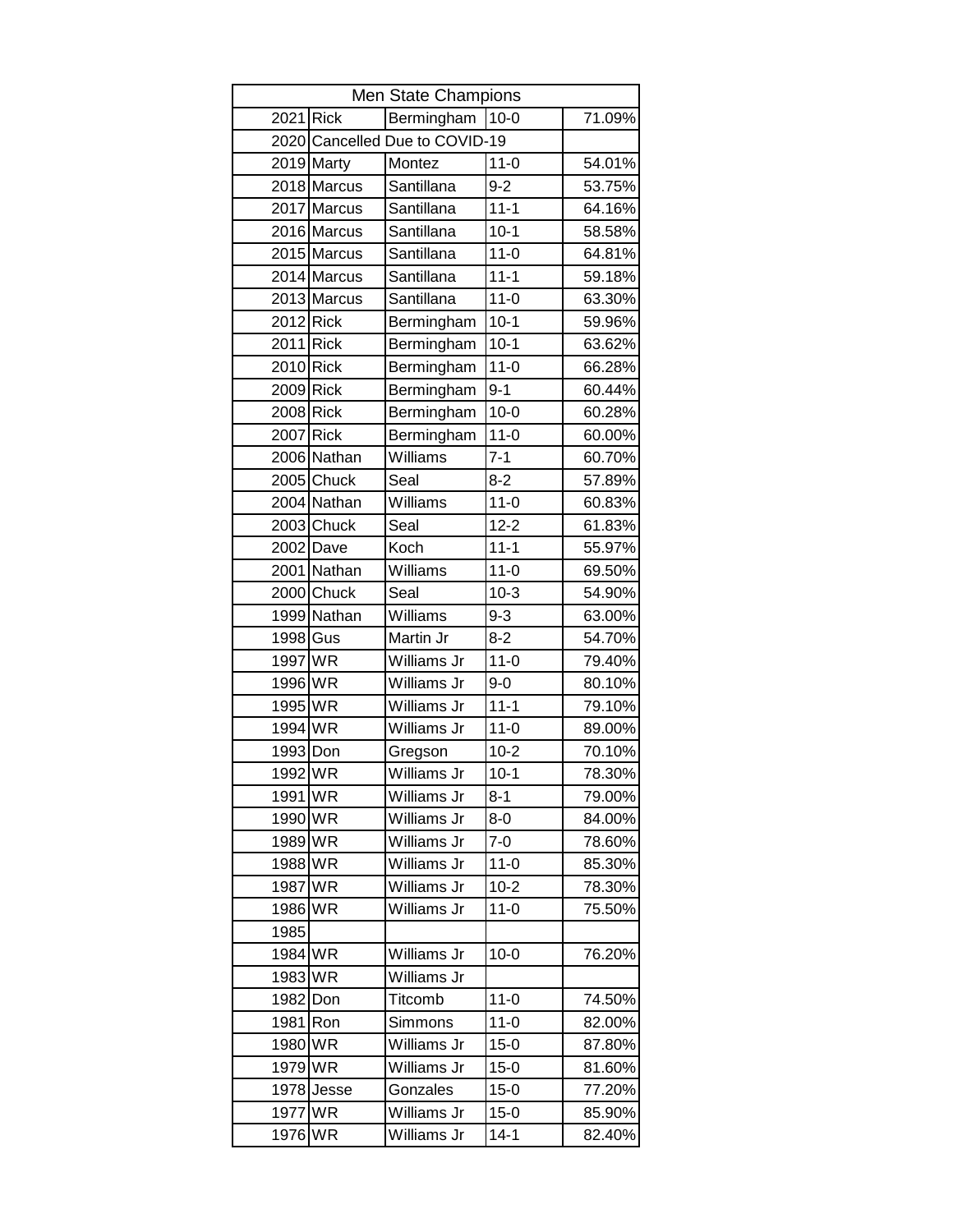|           | 1975 John     | Walker       | $15 - 1$ | 78.80% |
|-----------|---------------|--------------|----------|--------|
|           | 1974 Ronnie   | Simmons      | $13 - 2$ | 69.00% |
|           | 1973 Jerry    | Schneider    | $15 - 1$ | 69.90% |
|           | 1972 Jerry    | Schneider    | $15 - 1$ | 76.10% |
|           | 1971 John     | Walker       | $14-1$   | 73.20% |
|           | 1970 John     | Walker       | $15 - 1$ | 80.00% |
|           | 1969 John     | Walker       | $12 - 1$ | 71.80% |
|           | 1968 Jerry    | Schneider    | $13 - 0$ | 76.60% |
| 1967 Don  |               | Titcomb      | $13 - 0$ | 76.70% |
|           | 1966 Jerry    | Schneider    | $14 - 1$ | 77.40% |
| 1965 Bill |               | Blexrude     | $10-3$   | 67.50% |
| 1964 Bill |               | Frazer       | $13 - 2$ | 70.40% |
| 1963 Bill |               | Blexrude     | $12 - 2$ | 72.70% |
|           | 1962 Jerry    | Schneider    | $31 - 2$ | 76.90% |
| 1961 Don  |               | Titcomb      | $13 - 0$ | 73.60% |
| 1960 Don  |               | Titcomb      | $13 - 2$ | 77.20% |
| 1959 Jim  |               | Weeks        | $11 - 0$ | 75.90% |
| 1958 Don  |               | Titcomb      | $11 - 0$ | 76.80% |
| 1957 Don  |               | Titcomb      | $10-1$   | 79.20% |
| 1956 Don  |               | Titcomb      | $11 - 0$ | 78.10% |
| 1955 Don  |               | Titcomb      | $11 - 0$ | 76.00% |
| 1954 Guy  |               | Zimmerman    | $11 - 0$ | 82.20% |
|           | 1953 Fernando | Isais        | $11 - 0$ | 78.80% |
|           | 1952 Fernando | Isais        | $11 - 0$ | 79.60% |
| 1951 Don  |               | Titcomb      | $10-1$   | 79.30% |
| 1950 Guy  |               | Zimmerman    | $11 - 0$ | 84.20% |
| 1949 Guy  |               | Zimmerman    | $11 - 0$ | 86.90% |
| 1948 Guy  |               | Zimmerman    | $11 - 0$ | 88.00% |
| 1947 Guy  |               | Zimmerman    | $11 - 0$ | 82.40% |
| 1946 Guy  |               | Zimmerman    |          |        |
| 1945 Guy  |               | Zimmerman    |          |        |
| 1944 Guy  |               | Zimmerman    |          |        |
| 1943 Guy  |               | Zimmerman    |          |        |
| 1942 Guy  |               | Zimmerman    | $15-0$   | 80.20% |
|           | 1941 Fernando | Isais        |          | 77.00% |
|           | 1940 Fernando | Isais        | $11 - 0$ | 79.60% |
|           | 1939 Dean     | <b>Brown</b> |          |        |
|           | 1938 Dean     | <b>Brown</b> | $10-1$   | 77.50% |
|           | 1937 Fernando | Isais        |          |        |
|           | 1936 Lowell   | Gray         |          |        |
| 1935 Ted  |               | Allen        |          |        |
| 1934 Ted  |               | Allen        |          |        |
|           | 1933 Fernando | Isais        | $15 - 0$ | 80.30% |
|           | 1932 Fernando | Isais        | $12 - 1$ | 65.50% |
|           | 1931 Fernando | Isais        | $11 - 0$ | 65.50% |
|           | 1930 Merle    | Stoner       | $15 - 0$ | 70.30% |
|           | 1929 Walter   | Krowel       | $15 - 0$ | 57.30% |